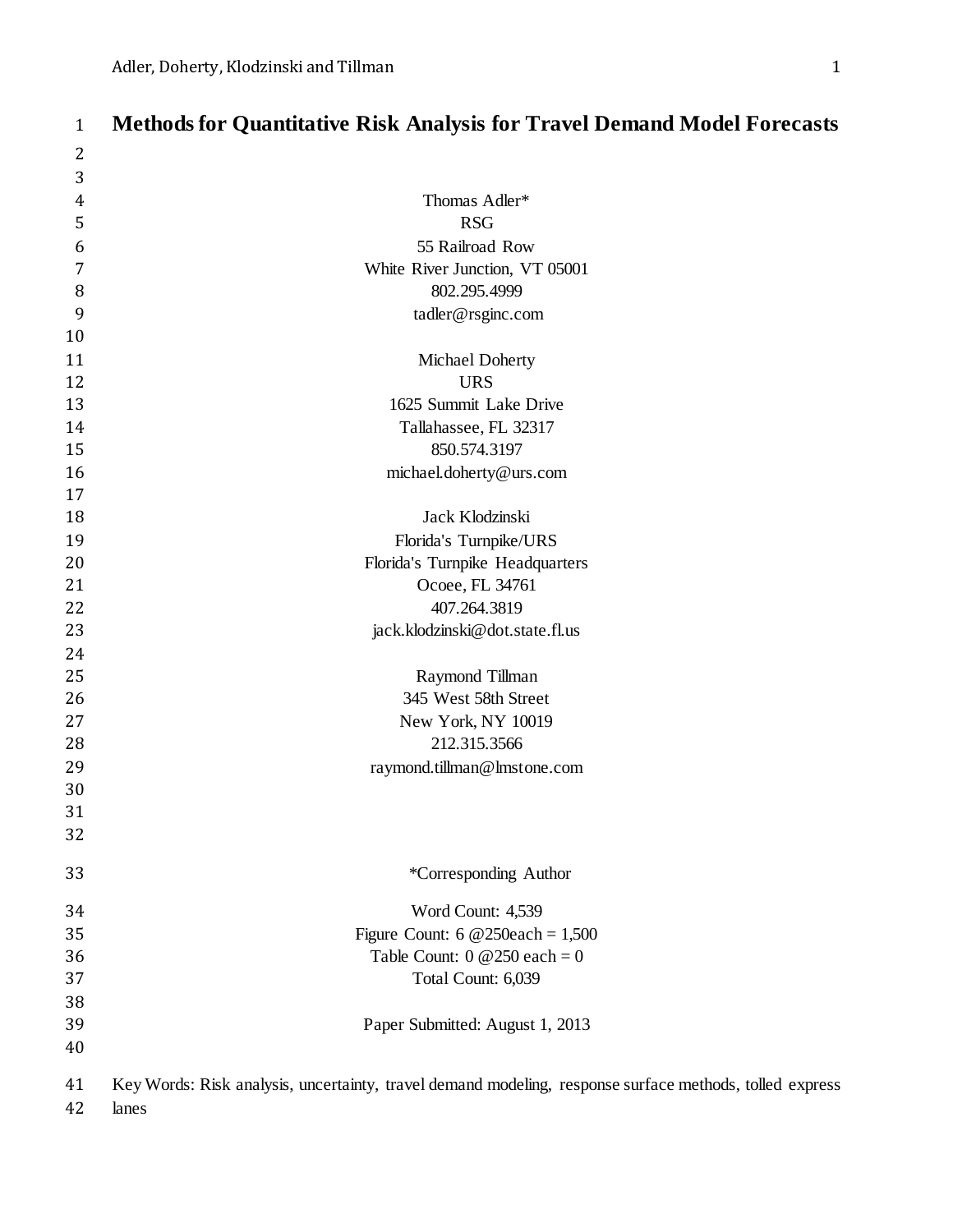#### Abstract

 Travel demand forecasting models have played a critical role in transportation planning, supporting the evaluation of policies, programs and projects that involve complex interactions between the activity system and the transportation system. Both the state-of-the-art and the state-of-the-practice in travel demand modeling have advanced considerably over the many decades since the original four-step model structure was conceived. However, the models are not now, and never will be, perfect representations of the systems they represent and so there are inevitably uncertainties around the forecasts that these models generate. There are many applications in which the travel demand forecasts are important, for example, in determining whether a given alternative is financially or technically feasible or meets some benefit threshold. In these applications, uncertainties in the model forecasts may translate directly into risks of not accomplishing the objectives related to the decision to implement or not implement the alternative. For projectss that involve outside financing, this threshold varies greatly between equity and lender participants because of their differing risk-reward profiles.

Several previous papers and reports have described the uncertainties associated travel demand

forecasting and recommended ways of improving the state-of-the-practice. Among those

recommendations is the application of formal quantitative risk analysis methods. This paper summarizes

the existing literature and describes the application of one relatively straightforward but robust approach

for conducting quantitative risk analysis with travel demand forecasting models.

 The formal risk analysis approach described here can assist by providing a more complete evaluation of a project's likelihood of achieving specified objectives. In addition, it can have a broader application in the development of traffic and revenue forecasts other than a "most likely" or 50% probability of 22 attainment ("P50") scenario. When another probability level or target is requested (e.g., 75% by a debt provider or rating agency), traffic and revenue analysts can use expected values for many required inputs and prepare a P50 forecast. They can then apply the procedures outlined here to determine the probabilities of attaining other levels of demand or revenue.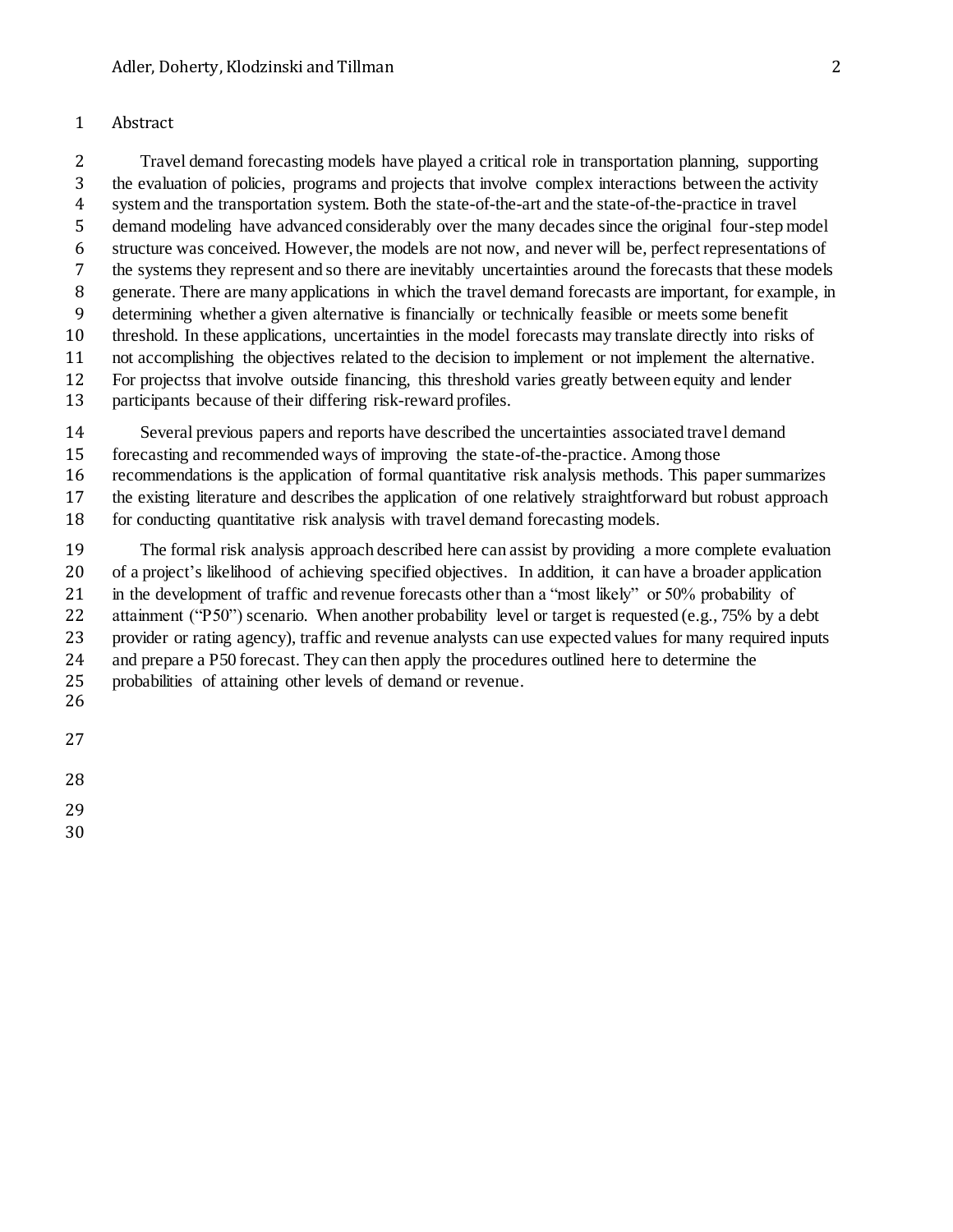### **INTRODUCTION**

 Travel demand forecasting models have played a critical role in transportation planning, supporting the evaluation of policies, programs and projects that involve complex interactions between the activity system and the transportation system (see, for example, *1*). Both the state-of-the-art and the state-of-the- practice of travel demand modeling have advanced considerably over the many decades since the original four-step model structure was conceived. However, the models are not now, and never will be, perfect representations of the road or transit systems they represent and so there are inevitably uncertainties around the forecasts that these models generate.

 In some travel demand modeling applications, such as those involving comparisons among project alternatives, uncertainties in the absolute magnitudes of the forecasts may not be as important. For example, the decision to be supported by travel demand forecasts may involve the relative position or ranking of alternatives, one or more of which will be selected regardless of magnitude in the demand. However, there are many other applications in which the absolute magnitudes of the forecasts are important, for example, in determining whether a given alternative is financially or technically feasible or meets some benefit threshold. With these applications, uncertainties in the model forecasts may translate directly into risks of not accomplishing the objectives related to the decision to implement or not implement the alternative. There are clearly many transportation planning applications of travel demand models that fall into this latter category such as tolled express lanes for managed lanes projects.

 Several previous papers and reports have described the uncertainties associated with travel demand forecasting and recommended ways of improving the state-of-the-practice. Among those recommendations is the application of formal quantitative risk analysis methods. This paper summarizes existing literature and describes the application of one relatively straightforward but robust approach for conducting quantitative risk analysis with travel demand forecasting models.

 The formal risk analysis approach described here can assist by providing a more complete evaluation of a project's likelihood of achieving specified objectives. In addition, it can have a broader application in the development of traffic and revenue forecasts other than a "most likely" or 50% probability of 27 attainment ("P50") scenario. When another probability level or target is requested (e.g., 75% by a debt provider or rating agency), traffic and revenue analysts can use expected values for many required inputs and prepare a P50 forecast. They can then apply the procedures outlined here to determine the probabilities of attaining other levels of demand or revenue.

- 
- 
- 
- 

#### **BACKGROUND**

 Concerns about the reliability of travel demand forecasts have been raised in a number of past studies. The seminal, and often-cited, work of Pickrell (*2*) in the early 1990s focused attention on the large differences between transit ridership forecasts that were developed for proposed new transit systems using travel demand models and the actual ridership levels that were experienced after those systems were built.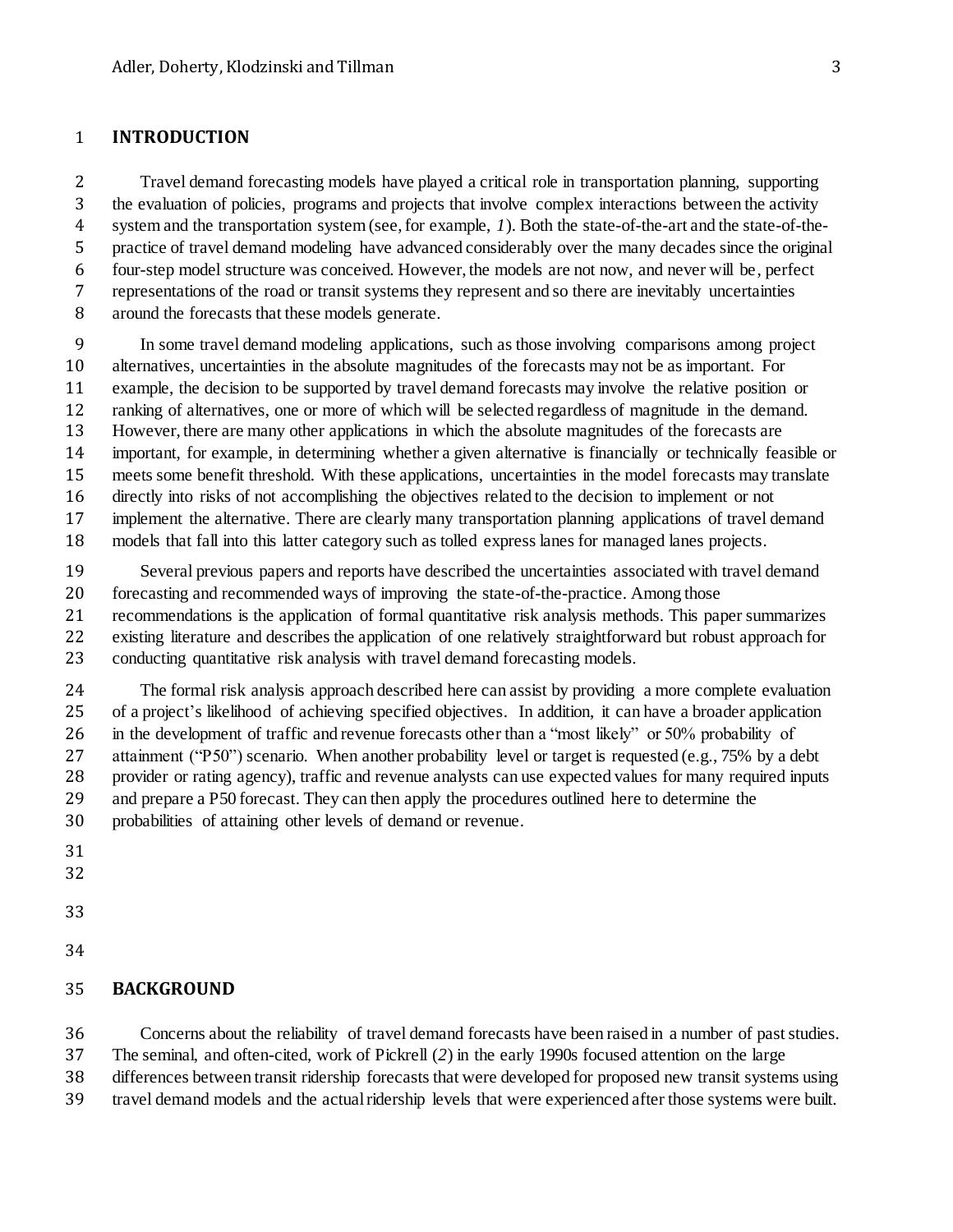His work indicated that the models' ridership forecasts on average not only deviated significantly from

actual ridership but that the forecasts were systematically higher than actual ridership by a significant

margin. Other researchers have found similar effects both in the U.S. and internationally. Flyvbjerg (*3*)

 reviewed a wider range of public works projects including both transit and toll road projects and found both large and systematic gaps between model forecasts and actual usage. Bain's work (see, for example,

6) focused on toll roads mirrors these other observations. Lemp and Kockelman (*5*) provide a

comprehensive review of risks and uncertainties in forecasting demand for toll road projects.

 This past work has identified a number of reasons why forecasts are often quite different from actual experience. These reasons generally fall into three categories:

 1) **Model structure and data** – Travel demand forecasting models are at best simplifications of the decisions that travelers make in response to transportation services and of the response of the transportation system to those decisions (e.g., volume/delay relationships). And, the data that are used to represent both the activity systems that generate demand and the transportation system that carries that demand generally do not completely characterize all of the details of those systems. While there has been considerable work over the past several decades to improve these models and data, there is still much work remaining to be done to address known limitations (see, for example, *6*).

 2) **Analysis bias** – The previously-cited studies of Pickrell, Flyvbjerg and Bain conclude that 20 the systematic over-prediction of travel demand for transit, toll road and other projects can be explained in large part by a tendency of modelers to adopt overly-optimistic assumptions with respect to the projects that they are evaluating. These can be attributed to factors ranging from client pressure and deliberate misrepresentation of model results to a sometimes unconscious "optimism bias".

25 3) **Inherent uncertainties in future conditions** – Travel demand forecasting models include projections of details of the study area's activity and transportation systems into the future. For example, population and employment projections are required at a relatively fine level of geography – at a much higher granularity and often for a much longer time frame than 29 the U. S. Census or other commercial population and employment forecasting firms provide. These projections can have significant effects on travel demand forecasts and yet we know that the projections themselves are inherently uncertain, affected by factors such as economic cycles which have similar associated uncertainties.

 As a result of all these factors, it simply is not realistic to assume a single point forecast of travel demand will be sufficient to make informative planning decisions where the magnitude of a demand forecast determines if key objectives will be achieved. The factors above are related to uncertainties in the direct inputs to the models, the structure of the models and the values of the model parameters, all of which need to be considered in determining the levels of uncertainty associated with model outputs.

 The need to formally consider uncertainties in forecasts has been recognized in the literature by many others and quantitative methods for representing the uncertainties have been used in selected applications such as energy consumption forecasting since at least the early 1970s (see, for example, *7*). Lewis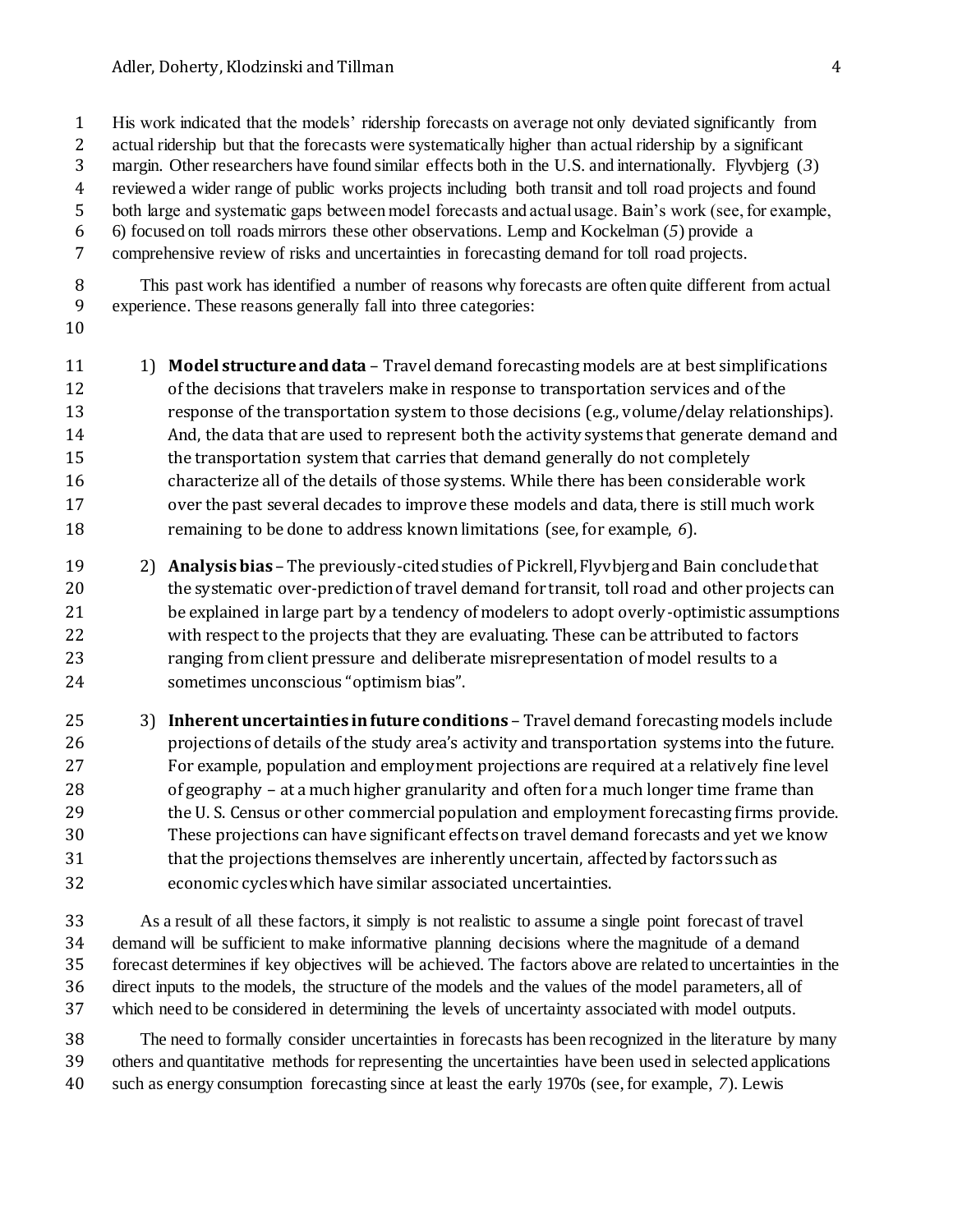provides a very articulate call for application of risk analysis in transportation planning and provides examples of how it can be applied to cost estimation. (*8*)

 While there have been only limited applications of comprehensive quantitative risk analysis to travel demand forecasting, uncertainties in the forecasts have been represented in other ways. The most common approach is to conduct sensitivity analysis in which key inputs and model assumptions are varied individually and the full travel demand model is run to determine their effects on the forecast metrics of interest. Sensitivity testing is routinely conducted with travel demand models and, for example, is generally considered to be a key component of "investment grade" forecasting exercises for toll facilities. These analyses provide valuable information about the models' responses to key inputs and the potential variability of forecasts. However, the levels of each variable tested are typically arbitrarily set and do not necessarily correspond to any particular likelihood of occurrence. And, more importantly, sensitivity analyses are typically conducted by varying only one variable at a time and thus interactions among these variables are not represented.

 Scenario testing, in which likely future conditions are described by a combined set of changes in model inputs, is commonly used to test the interactive effects among two or more uncertain inputs. Often, these are used to test a set of "optimistic" (upside) or "pessimistic" (downside) assumptions and they can provide useful information about outcomes ranging from expected to extreme. They can also provide some indication of risk and, in fact, are commonly used as stress tests in financial modeling. However, running a small number of discrete scenarios cannot fully describe the range of outcomes or the relative likelihoods of those outcomes and thus should not be considered a complete substitute for a full quantitative risk analysis.

In concept, a full quantitative risk analysis involves a relatively straightforward two-step process:

 1) **Estimate the probability distributions of key model inputs and assumptions** – There are many model inputs and assumptions that could significantly affect model forecasts. These could include, for example: land use patterns/distribution, employment, fuel cost and environmental/regulatory constraints on future development. In some cases the modeler has data that can be used to estimate both the shapes and parameters of the distributions of the key drivers. For example, if survey data are used to estimate model parameters, the sampling error distributions can be used for those parameters. Some state forecasting research agencies and commercial firms that produce regional population and employment projections recognize these uncertainties by publishing data on the magnitudes of their forecast errors over different time horizons. Those data can similarly be used to estimate the probability distributions of those model inputs. However, there are inevitably model inputs for which there are no data available to describe likely ranges or distributions. For these cases, either the project team's subjective/professional judgment can be used to estimate distributions or a more formal approach such as the Delphi Method (*9*) can be used. In either case, the assumptions are at least then explicit and their effects on risk can be formally tested.

 2) **Estimate the probability distributions of the model outputs** – Given the probability distributions of the inputs and a model that uses those inputs to generate outputs, the distributions of those outputs can be determined either analytically or, more commonly, using Monte Carlo simulation. An analytical calculation is possible if the input distributions are relatively simple (e.g., all independent uniform) and the model can be expressed in a relatively simple closed-form (e.g., linear). However, these conditions are not generally met with travel demand forecasting models and so some form of Monte Carlo simulation is typically required. Fortunately, excellent,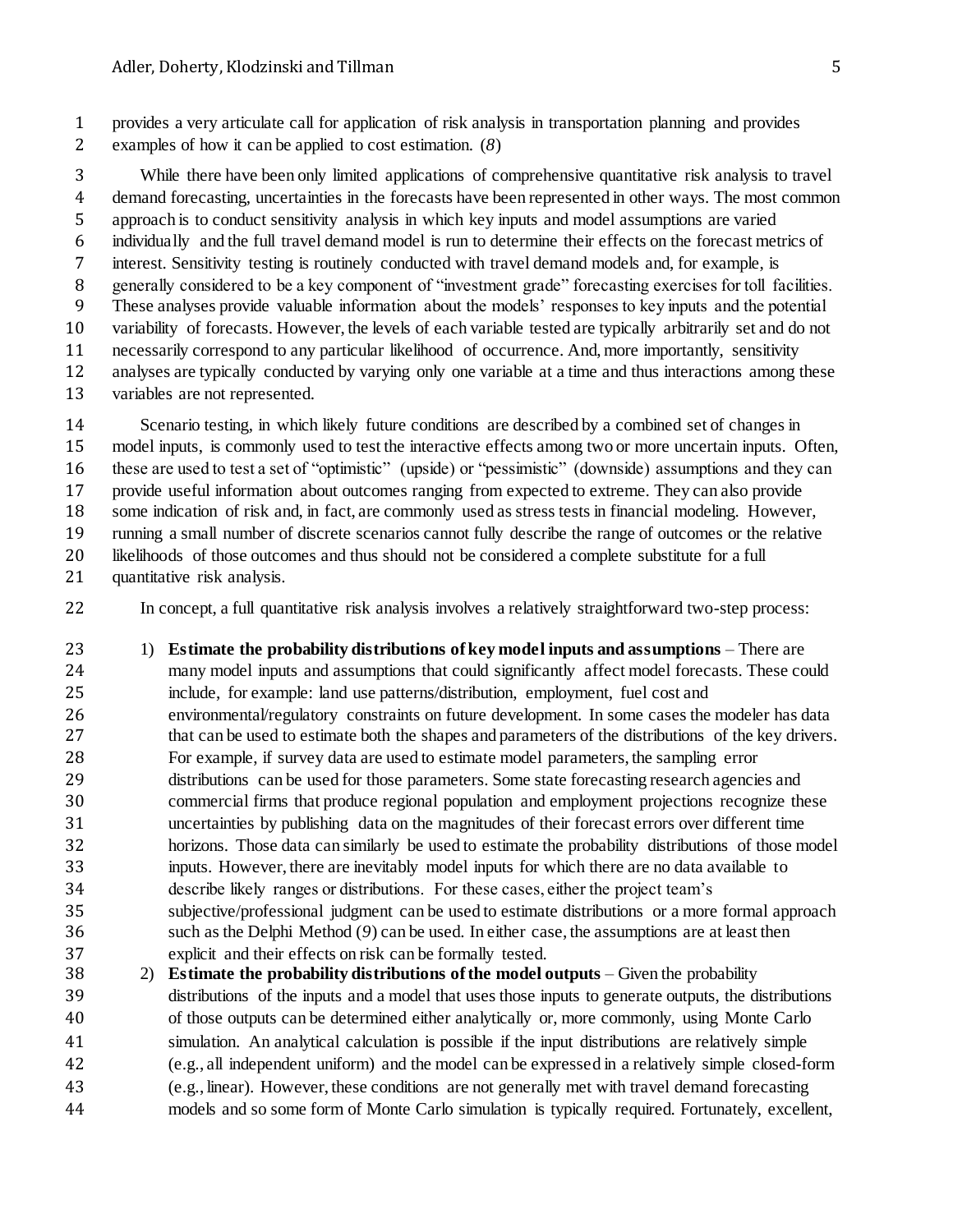easy-to-use commercial and open-source packages are available to conduct Monte Carlo simulation.

 *While this process is generally straightforward and has been applied to many other applications, its direct application to typical travel demand forecasting modelsis computationally intractable*. This is because Monte Carlo simulations typically require thousands of random draws of the inputs to reliably estimate output distributions, each requiring the model to be run to generate the outputs that correspond to the inputs. Most regional travel demand forecasting models require hours or days to run and even a very simple model that could run in minutes would require a significant Monte Carlo simulation runtime. Even though computation speeds have been improving with faster computers and distributed processing, travel demand models have increased in geographic resolution and complexity at rates that have offset these computational speed improvements.

- In addition to the approach that is described in more detail in this paper, at least four other approaches have been used to support quantitative risk analyses of travel demand model forecasts.
- 1) **Treating the inputs as independent effects** Simple univariate sensitivity tests with the full travel demand forecasting model can be used to estimate how each variable individually affects the outputs. The differences from base outputs can be represented as simple deviations for each input and these differences, summed across all inputs, can be used in a Monte Carlo simulation to represent forecasts for the combinations of changed inputs represented by each set of Monte Carlo draws. The limitation of this approach is that it does not address the often complex interactions among inputs that can make their combined effects much different from the simple sum of their individual effects.
- 2) **Bayesian melding** Sevcikova, Raftery and Waddell (*10*) used Bayesian melding with Urbansim to efficiently generate posterior distributions of the outputs based on prior distributions of inputs and data on outputs for selected years of the simulation. This approach works well for this type of application in which data are available on outputs to support the estimation of weights for the melding process.
- 3) **Using a "structure and logic" version of the model** –HDR and a predecessor firm, HLB, have used an approach in which they create a separate, simplified, travel demand forecasting model that represents the basic structure of the process that generates travel demand, without the full complexity of a complete regional travel model (*11*). This model can then be embedded in a Monte Carlo simulation to generate the distributions of outputs.
- 4) **Simplifying the travel demand model** Zhao and Kockelman (*12*) were able to conduct 100s of runs to determine how errors propagated through four-step models by creating a faster-running but otherwise equivalent version of the travel demand model that they were using. They also noted that *"… simple regressions of outputs on inputs offer very high predictive power, suggesting that prime sources of forecast uncertainties can be rather quickly deduced – and exploited – for better prediction*."
- All of these approaches represent ways of quantifying the likelihood of different model outcomes given uncertainties in the model structure, parameters and inputs. The first two listed are relatively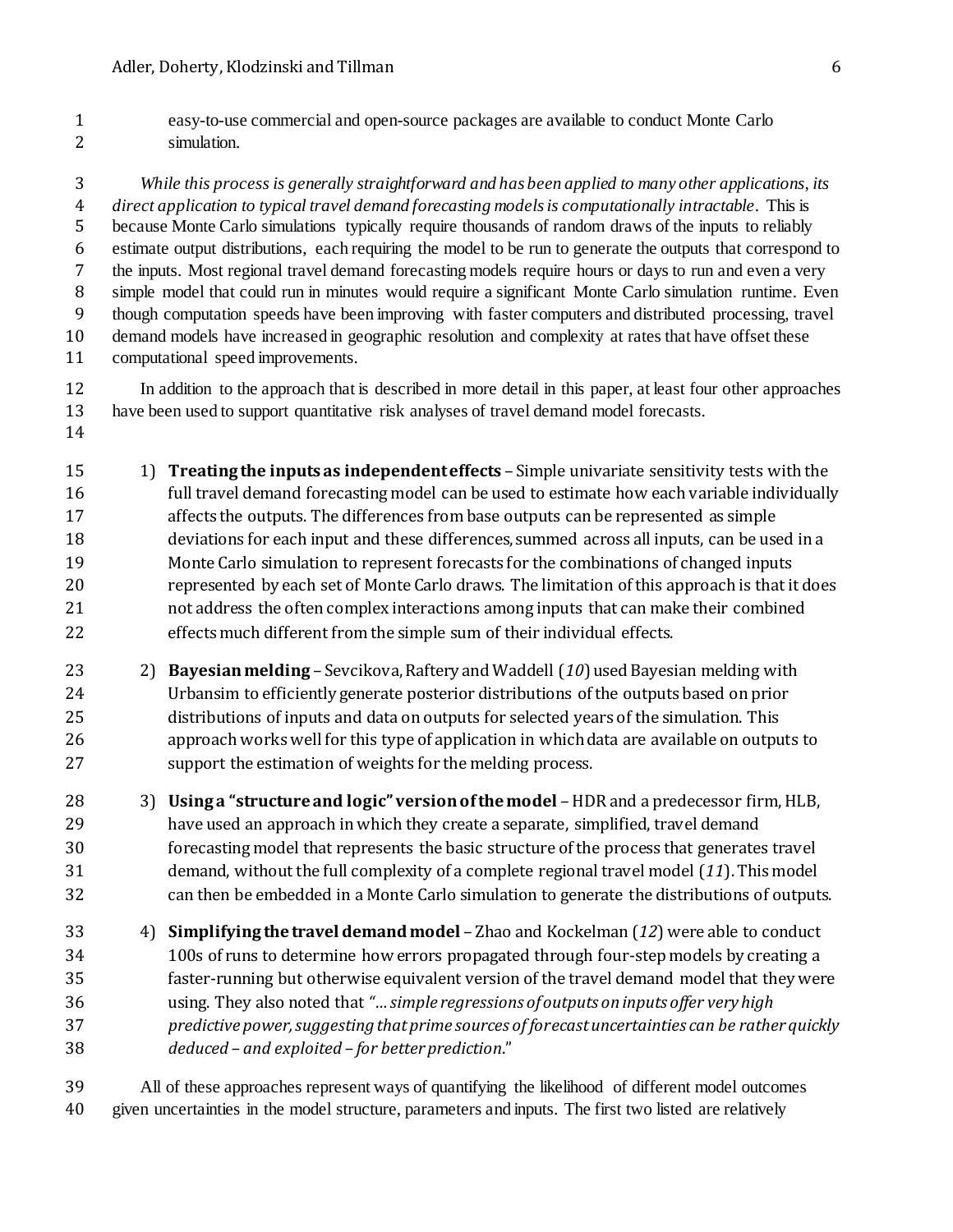straightforward and can be done with little additional effort, though Bayesian melding does require

 longitudinal data that are not commonly compiled for travel demand models. The second two approaches both require additional modeling work and potentially a fair amount of effort; creating and validating a

new parallel "structure and logic model" or creating a more computationally-efficient version of the

original travel demand, retaining its structure.

 The approach that is detailed in this paper follows from observations similar to those of Zhao and Kockelman; most notably, that closed-form models can be created using multivariate statistical analysis that very closely approximates the behavior of the much more complex and computationally demanding regional travel demand forecasting models. The need to create an analytically-tractable representation of a complex process is common in laboratory sciences and engineering and response surface methods have been developed to efficiently and effectively fill that need (*13*).

 Response surface modeling uses statistically-efficient experiments and a variety of statistical methods are used to create models describing the relationships between process (model) inputs and outputs. In this application, the experiments are simply combinations of travel demand model inputs, constructed in ways that support the statistical estimation of models which describe the relationship between the original model's inputs and outputs. Note that these resulting "synthesized" models are not equivalent to "structure and logic" models in that: a) they are direct statistical derivatives of the full travel demand models in respect to the relationships between selected inputs and outputs and b) they cannot be created without first having a full travel demand model.

 [Figure 1](#page-7-0) shows conceptually how response surface analysis can be used to support quantitative risk analysis around travel demand forecasts.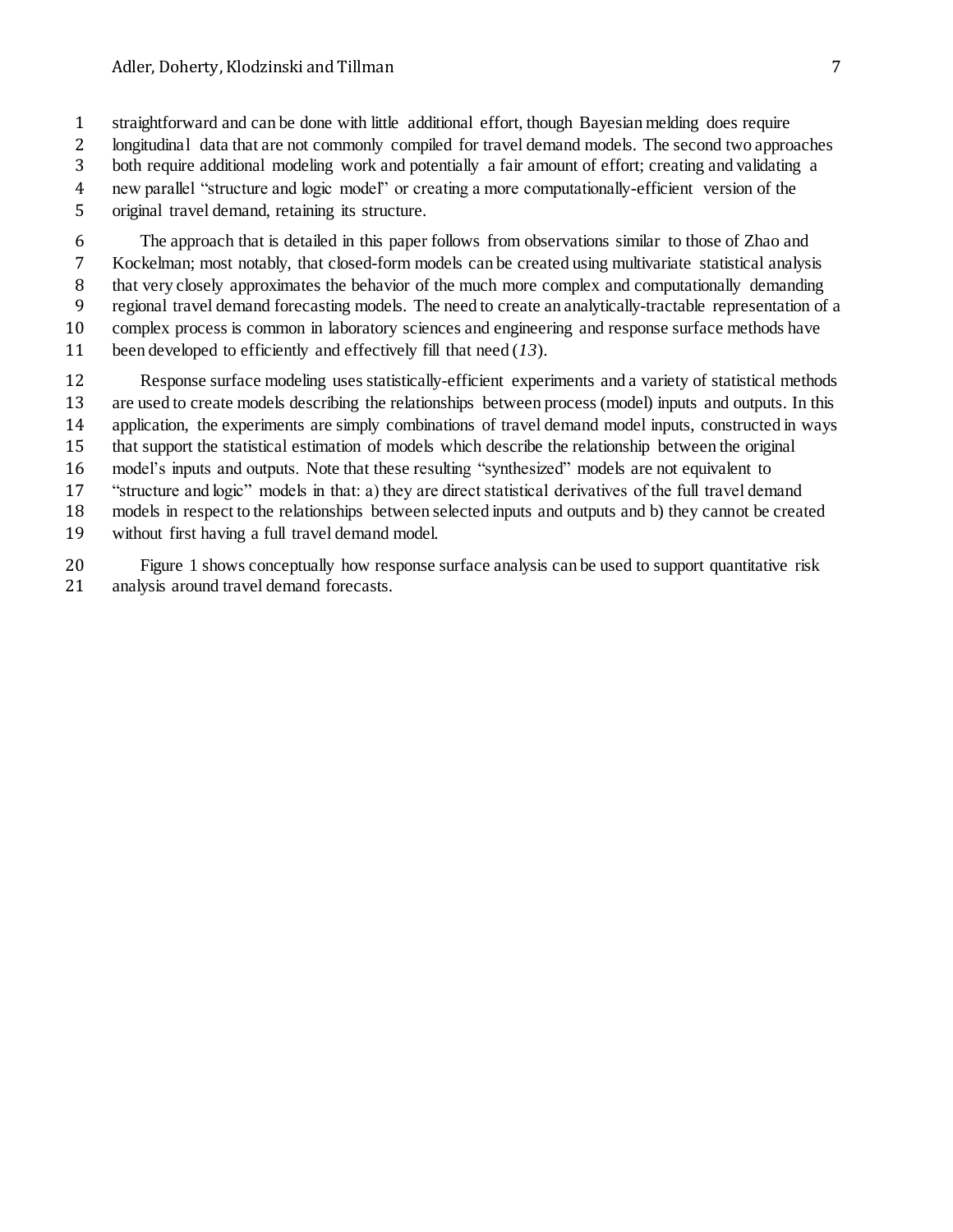1 **Figure 1 - Quantitative Risk Analysis Using Response Surface Methods**

<span id="page-7-0"></span>

2

 In this schematic, the forecasting model is a regional travel demand model or whatever model is used to create the desired travel demand forecasts. There are uncertainties in the model parameters and structure as indicated in the boxes on the left side of this figure and uncertainties in inputs such as future conditions and other data as indicated on the right side of the diagram. Probability distributions can be developed for all of these uncertain factors using the approaches described previously. The travel demand forecasting model can be "synthesized" using response surface methods into an analytically-tractable model that can then be imbedded in a Monte Carlo simulation to generate distributions of the outputs of interest.

11 The following section describes one of the applications of this approach to travel demand forecasting 12 that authors of this paper have completed over the past several years.

## 13 **THE ORLANDO I-4 EXPRESS LANES APPLICATION**

14 Florida's Interstate 4 connects the Tampa Bay and Daytona regions through the Orlando region in 15 Central Florida. Several factors, including the significant growth of the Orlando region, have led to 16 correspondingly high growth in I-4 traffic through the Orlando region. And, that growth has led to a need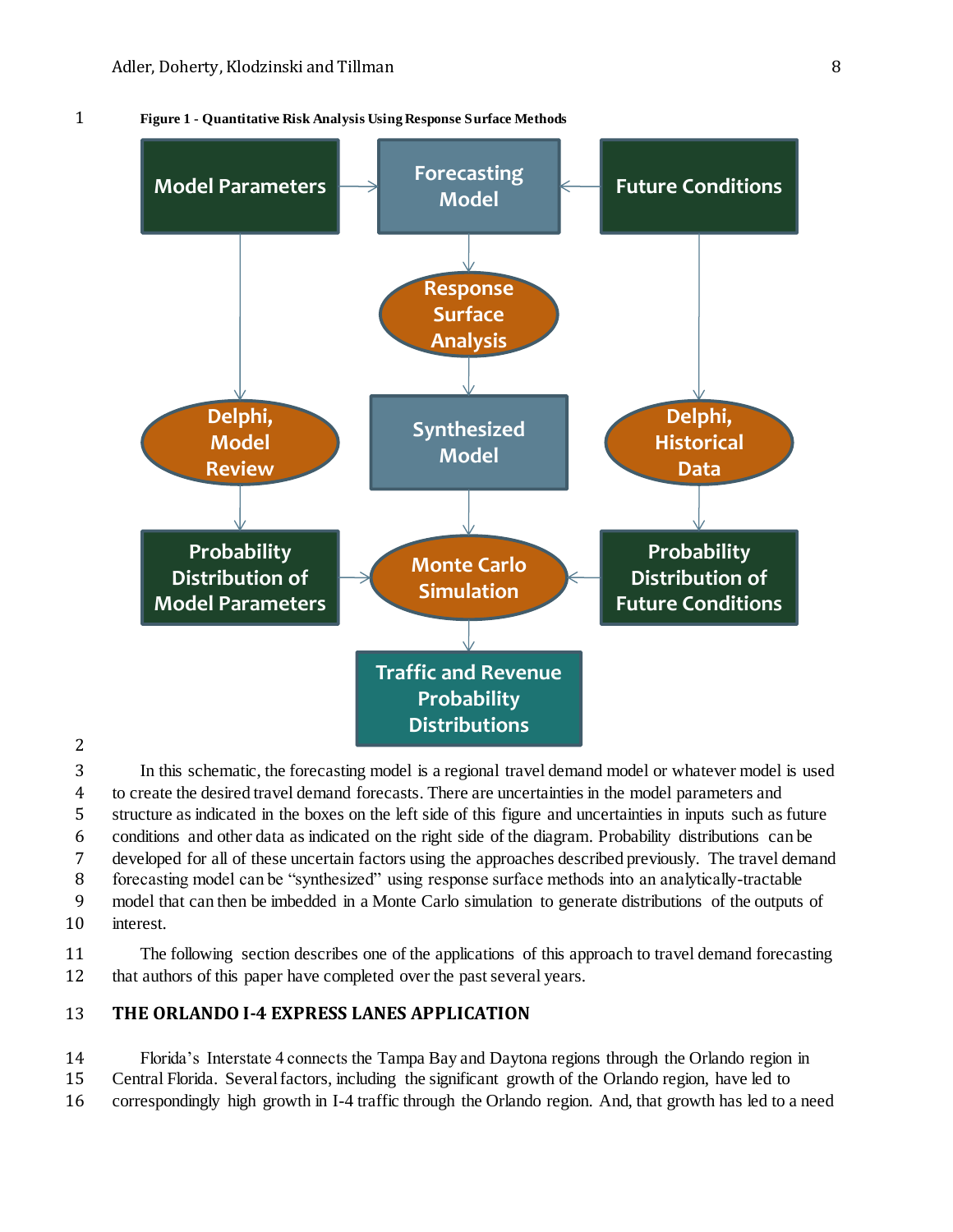to increase capacity of this highway section, which currently consists of four mainline lanes in each

direction. Florida DOT developed a plan for a managed lanes corridor through the Orlando area. The

plan adds two dynamically-tolled express lanes in each direction for a 21-mile section of the I-4 corridor.

[Figure 2](#page-8-0) shows the proposed project location in red. Other existing and proposed tolled facilities are

shown in green and brown.

- <span id="page-8-0"></span>**Figure 2 - I-4 Managed Lanes Study Corridor (Source:** *14***)**
- 



 A planning-level study was undertaken to evaluate the traffic and revenue that could be expected for the proposed managed lanes (*14*). A relatively detailed travel demand modeling process was used for the study, employing a four-step regional travel demand forecasting model paired with a more detailed corridor-specific macroscopic simulation model. Initial sensitivity analyses indicate that population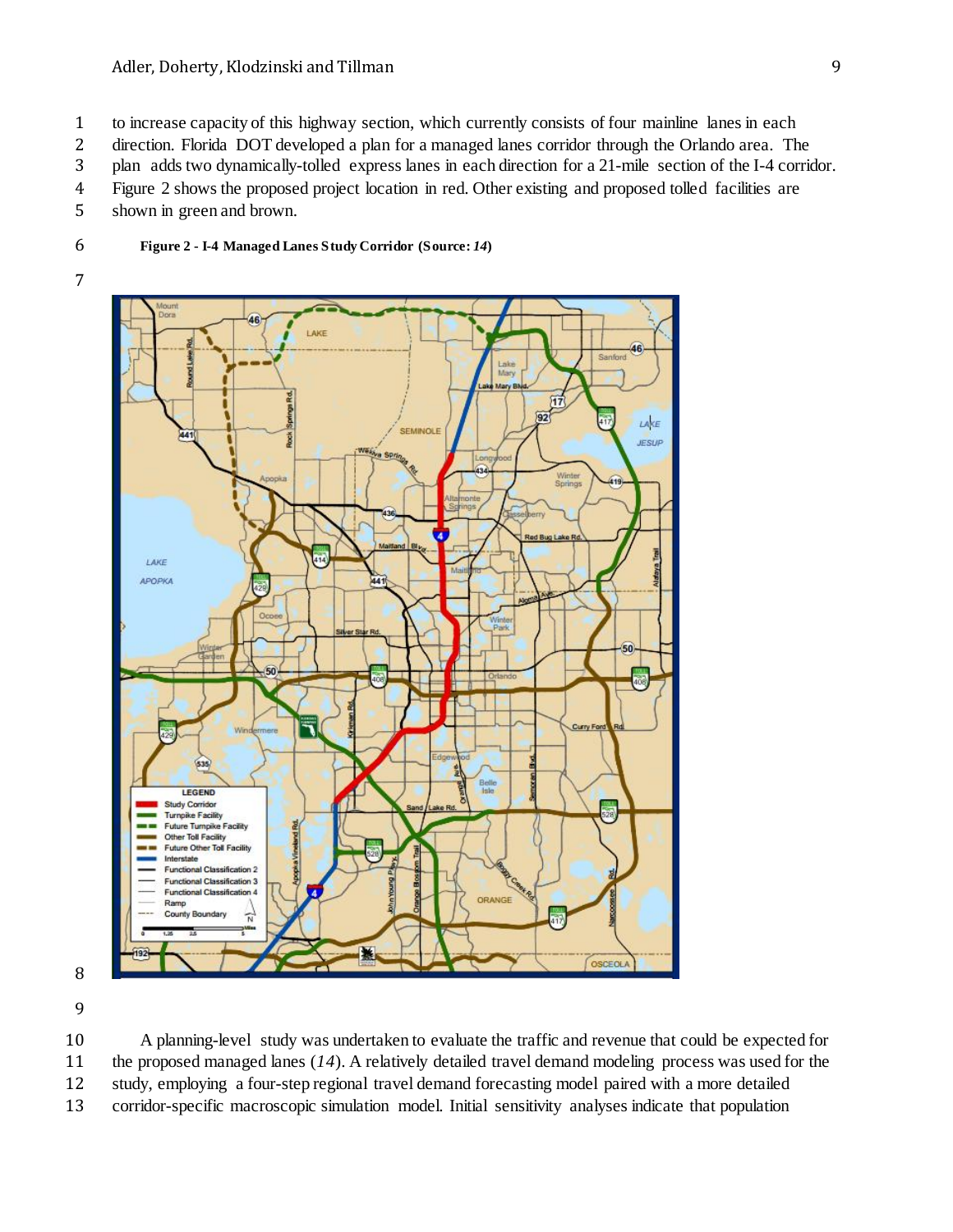growth rates, estimated values of time, completion of other network capacity enhancements and toll rates

- were key drivers of the model's forecasts. The first three of these represent uncertain model inputs and
- toll rates are policy variables that can be controlled by the facility owner/operator.

 Because toll revenues will provide an important part of the project's funding, traffic and revenue estimates were desired to represent levels that would be met or exceeded with a probability of 0.75. This corresponds with a relatively risk-averse position, providing some assurance that the projected revenues would most likely be realized, as compared to more typical "expected values" which would theoretically

represent over-estimates 50% of the time.

 The first step of the process was to develop probability distributions for each of the three key uncertain inputs. Projected population growth rates for the Orlando area and Florida as a whole changed significantly after the most recent recession. Baseline population forecasts for the region were derived from projections developed by the Bureau of Economic and Business Research (BEBR) at the University of Florida. BEBR has several decades of experience producing forecasts for Florida counties and has

- published reports described its forecasting accuracy over different projection horizons and also considered
- the recent economic downturn with forecast adjustments. This information was used to estimate
- probability distributions around the current estimates for each of the forecast years[. Figure 3](#page-9-0) shows an
- example study area population growth probability distribution through the year 2015.

## **Figure 3 - Example Input Distribution for Population Growth to 2015 (fractional increase over 2010)**

<span id="page-9-0"></span>

 Values of time were estimated using data from travel surveys and the associated sampling error distributions were used to provide probability distributions for these estimates. Finally, the likelihoods of completing various other network capacity enhancements were subjectively estimated based on input from Florida DOT planning engineers.

 The response surface modeling used a relatively simple fractional factorial experimental design for the travel demand model runs. Nine different run conditions were specified, run for each of seven forecast years (five-year increments through 2045). [Figure 4](#page-10-0) shows these nine conditions (*14*).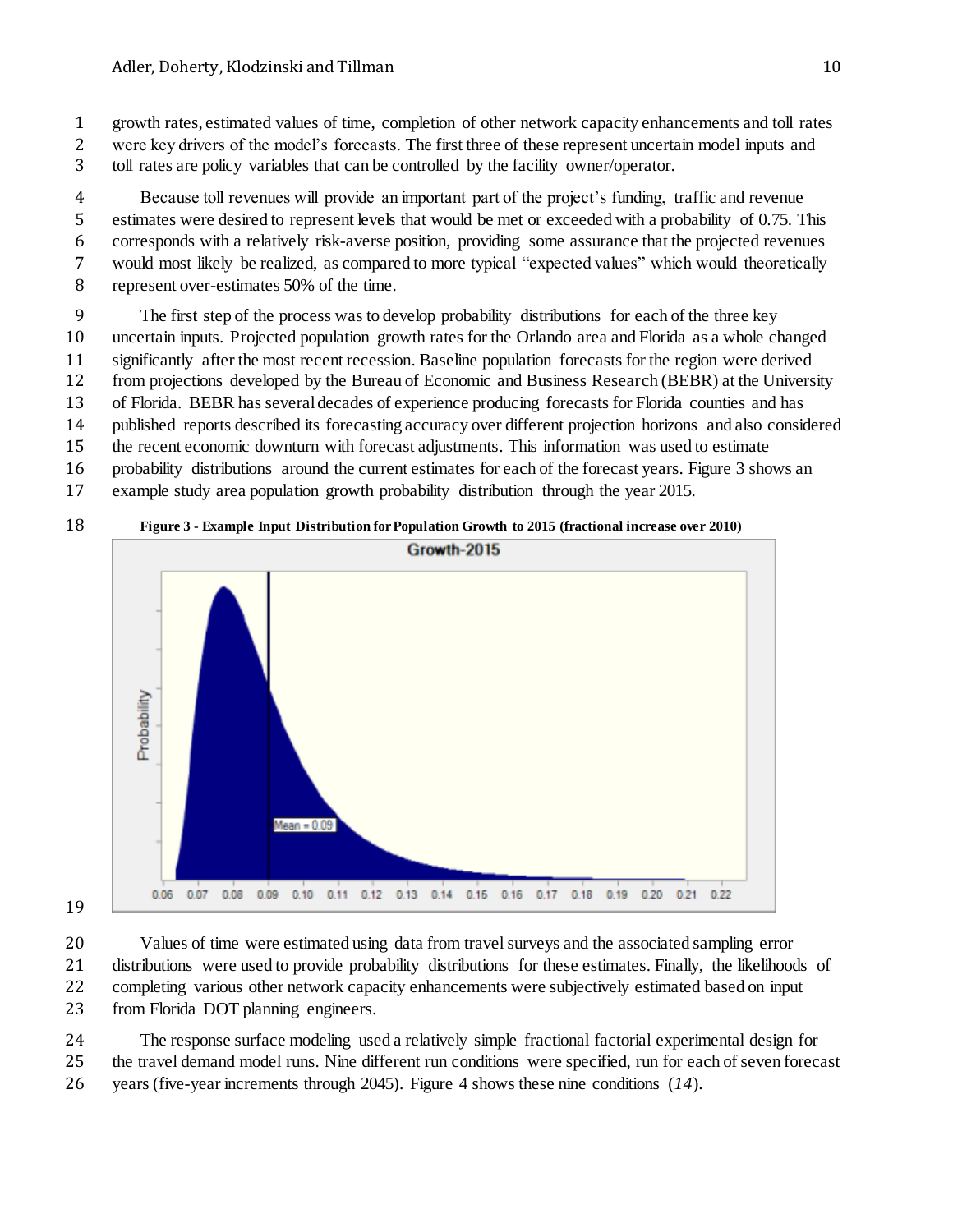<span id="page-10-0"></span>

|  |  |  | Figure 4 - I-4 Managed Lanes Study Experimental Design |  |
|--|--|--|--------------------------------------------------------|--|
|--|--|--|--------------------------------------------------------|--|

| <b>Alternative</b> | VOT/hour | <b>Economy</b>       | <b>Network</b> | <b>Toll Rate/Mile</b> |
|--------------------|----------|----------------------|----------------|-----------------------|
| P1                 | \$10.67  | <b>BEBR Med-Low</b>  | E+C            | \$0.05                |
| P <sub>2</sub>     | \$10.67  | <b>BEBR Med</b>      | 150            | \$0.15                |
| P <sub>3</sub>     | \$10.67  | <b>BEBR Med-High</b> | 125            | \$0.10                |
| <b>P4</b>          | \$18.08  | <b>BEBR Med-Low</b>  | 125            | \$0.10                |
| P <sub>5</sub>     | \$18.08  | <b>BEBR Med</b>      | 150            | \$0.05                |
| <b>P6</b>          | \$18.08  | <b>BEBR Med-High</b> | E+C            | \$0.15                |
| <b>P7</b>          | \$25.49  | <b>BEBR Med-Low</b>  | 125            | \$0.15                |
| P <sub>8</sub>     | \$25.49  | <b>BEBR Med</b>      | E+C            | \$0.10                |
| P <sub>9</sub>     | \$25.49  | <b>BEBR Med-High</b> | 150            | \$0.05                |

## 

 Value of time was varied in three levels and the economy (population growth) was similarly varied with three levels, representing BEBR's medium-high, medium and medium-low projections. Completion of other roads in the Orlando network, some of which could divert traffic from the facility and others of 6 which could provide feeder capacity, was represented by existing plus committed project  $(E+C)$ , those projects needed to keep all major roads in the network at a volume to capacity ratio below 1.5 (150) and those necessary for volume capacity ratios below 1.25 (125). Finally, daily average toll rates were varied in the regional model between \$0.05/mile and \$0.15/mile.

 The response surface modeling used data from these runs to determine the functional form that best fit the observed model response patterns. The resulting models are nonlinear in the variables but linear-in-the-parameters and so could be easily estimated with standard statistical software. As observed by Zhao

13 and Kockelman in their work, these simple statistical models fit the data very closely ( $R^2 \sim 0.98$ ),

suggesting that the synthesized models capture the original travel demand model's behavior very closely

in these dimensions. [Figure 5](#page-11-0) shows an example model developed for I-4 traffic volumes; similar models

were also generated for toll revenues (*14*).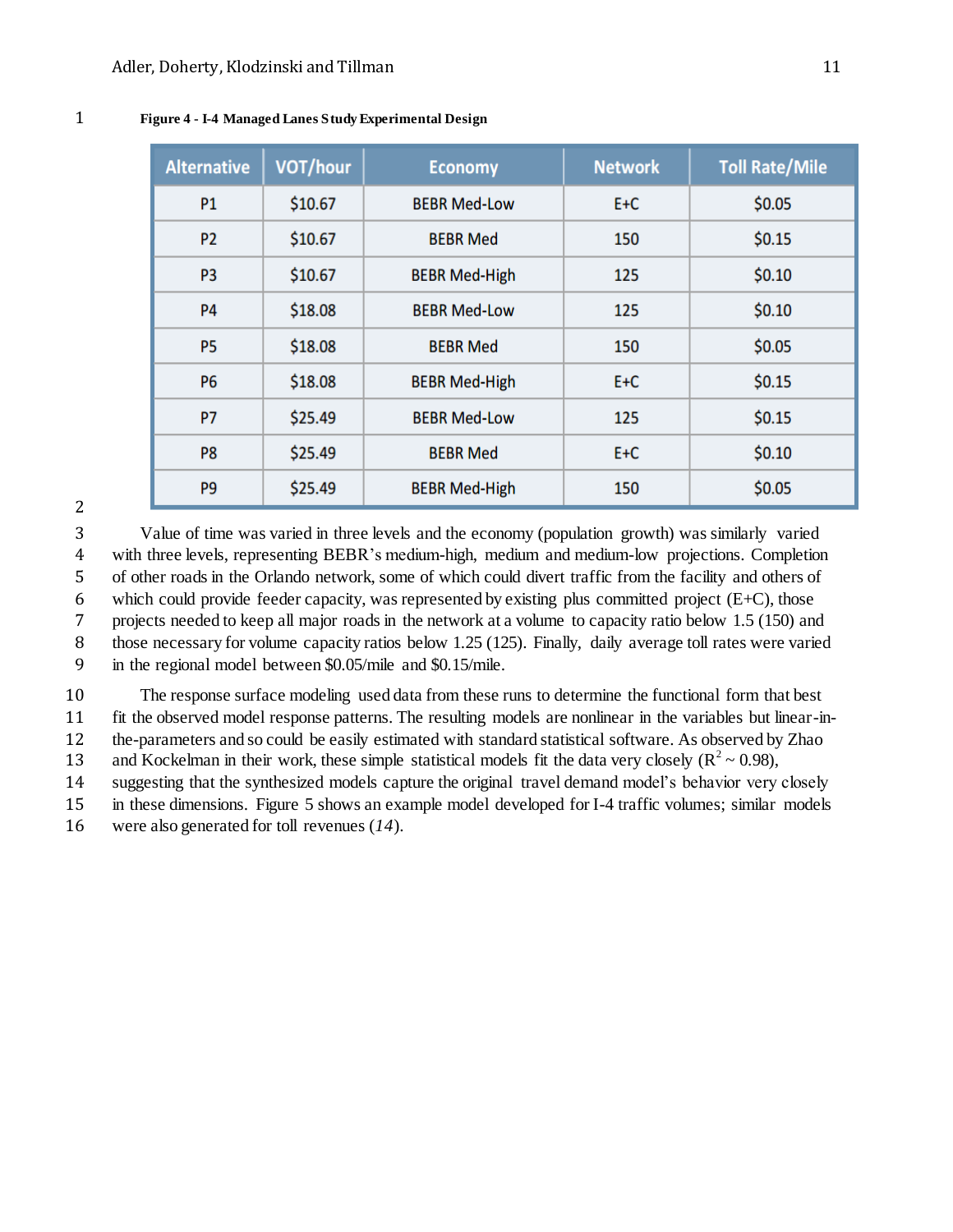### <span id="page-11-0"></span>1 **Figure 5 - Example I-4 Response Surface Model**



| $Traffic = 128686 + 48486 * growth - 91138245 * (tollRate / VOT) + 9432 * ln(rampUp)$<br>Traffic is the number of daily one-way trips that use the I-4 Express Lanes<br>growth is the ratio of dwelling units in the given year to dwelling units in 2010 minus one<br>tollRate is the average toll rate charged on I-4 in 2010 \$<br>rampUp is the number of years the project has been operating in the given year<br>roadEC represents the road improvements included only in the E+C conditions<br>road150 represents an improvement program that maintains all roads below V/C of 1.5<br>yearCon is a vector of constants representing the years for which the forecasts are<br>being made |        |  |
|-------------------------------------------------------------------------------------------------------------------------------------------------------------------------------------------------------------------------------------------------------------------------------------------------------------------------------------------------------------------------------------------------------------------------------------------------------------------------------------------------------------------------------------------------------------------------------------------------------------------------------------------------------------------------------------------------|--------|--|
| $-11099 * roadEC - 15820 * road150 + yearCon$                                                                                                                                                                                                                                                                                                                                                                                                                                                                                                                                                                                                                                                   |        |  |
|                                                                                                                                                                                                                                                                                                                                                                                                                                                                                                                                                                                                                                                                                                 |        |  |
|                                                                                                                                                                                                                                                                                                                                                                                                                                                                                                                                                                                                                                                                                                 | Where: |  |

3

4 The response surface models were programmed along with the estimated distributions of the inputs in 5 a Monte Carlo simulation. The simulation was run with between 100,000 and 1,000,000 draws to estimate

6 the distributions of selected outputs. [Figure 6](#page-11-1) shows the reverse cumulative distribution output from one

7 of the simulation runs.

## <span id="page-11-1"></span>8 **Figure 6 - Example I-4 Traffic Distribution (average daily traffic)**





10 Models were developed for each of the project's build scenarios and the simulations were used to 11 develop traffic and revenue distributions. These distributions showed the requested  $75<sup>th</sup>$  percentile values, 12 along with all other percentile values.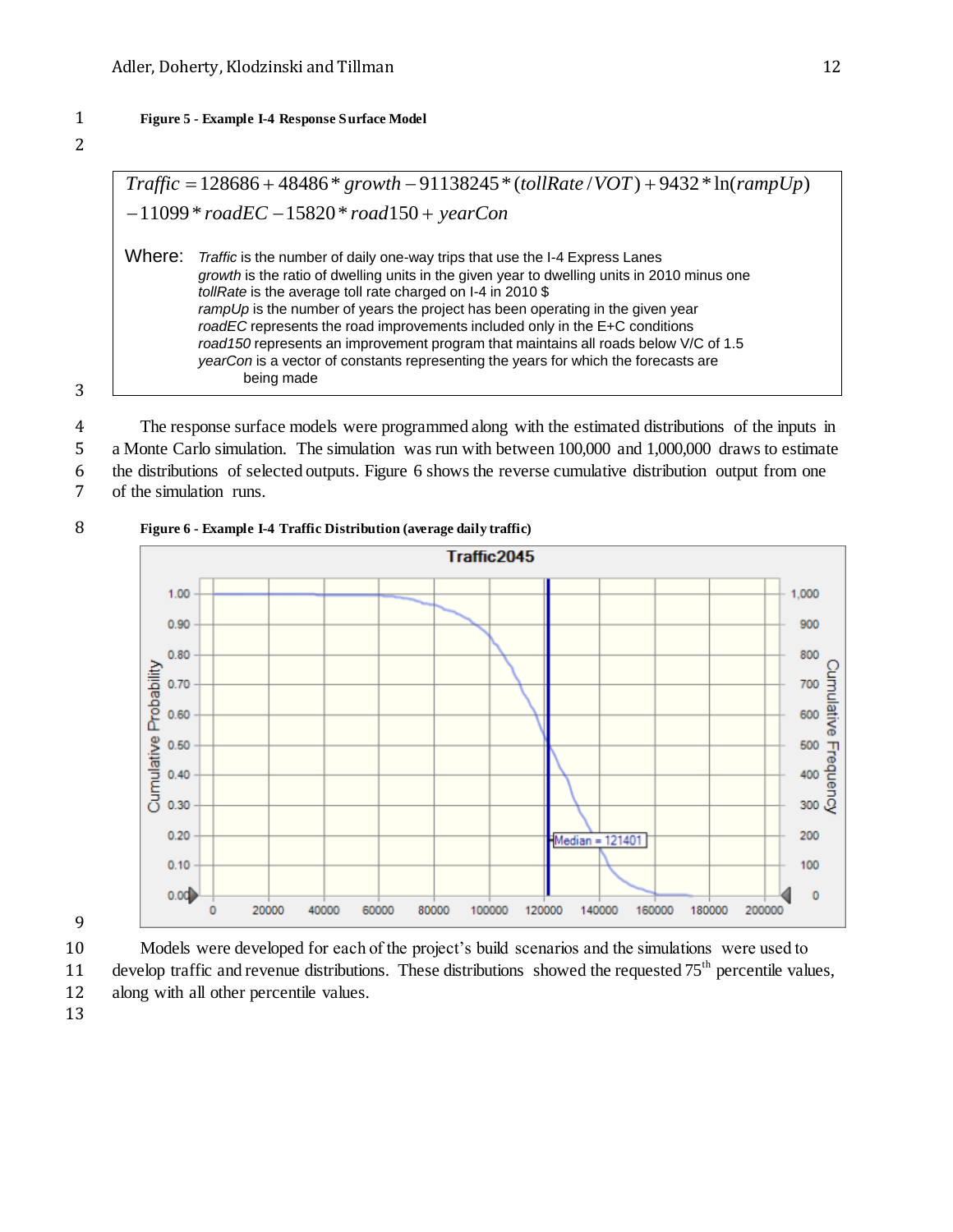# **CONCLUSIONS AND RECOMMENDATIONS**

 Travel demand forecasting models are not now, and never will be, perfect representations of the systems that they represent and so there are inevitably uncertainties around the forecasts that these models generate. The uncertainties derive from model structure, parameter estimates associated with the structure and data including forecasts of inputs to the models. Many if not most of these uncertainties are inherent in the modeling process and create risks associated with projects or programs which are supported by the models' forecasts. So, it is important to recognize those uncertainties in some way. Past studies have used a variety of approaches to represent the uncertainties and risks, including simple sensitivity and scenario analyses. However, those approaches do not fully quantify the levels of uncertainty in the forecasts.

 There have been some applications of more formal quantitative risk assessment for travel demand and land use forecasting models, also using a variety of approaches. This paper details one approach that can be used with any travel demand forecasting model system, that does not require any calibration data beyond that used for the development of the original travel demand model system and that directly mirrors the behavior of that system while being computationally tractable when imbedded in a Monte Carlo process. The formal risk analysis approach described here can assist by providing a more complete evaluation of a project's likelihood of achieving specified objectives. In addition, it can have a broader application in the development of traffic and revenue forecasts other than a "most likely" or 50% probability of attainment ("P50") scenario.

 The prevalence of uncertainties in travel demand forecasting, the risks that can be presented by those uncertainties and the availability of approaches for quantifying those risks together present a compelling case for more frequent applications of formal risk analysis in travel demand forecasting.

# **REFERENCES**

- 1. Manheim, M. L. *Fundamentals of Transportation Systems Analysis*. MIT Press, Cambridge, MA, 1979.
- 2. Pickrell, D.H. "A Desire Named Streetcar: Fantasy and Fact in Rail Transit Planning." *Journal of the American Planning Association*, Vol. 58, pp.158-176, 1992.
- *3.* Flyvbjerg, B., M. K. S. Holm, and S. L. Buhl (2005). How (In)Accurate Are Demand Forecasts in Public Works Projects? The Case of Transportation." *Journal of the American Planning Association,* Vol.71 (2), pp. 131–146, 2005.
- 4. Bain R. "Error and Optimism Bias in Toll Road Traffic Forecasts." *Transportation, Vol. 36, No. 5,* 2009.
- 5. Lemp, J. and K. M. Kockelman. "Understanding and Accommodating Risk and Uncertainty in Toll Road Projects: A Review of the Literature." *Transportation Research Record: Journal of the Transportation Research Board No. 2132*, Transportation Board of the National Academies, Washington, D.C., 2009, pp. 106-112.
- 6. Committee for Determination of the State of the Practice in Metropolitan Area Travel Forecasting. *Special Report 288: Metropolitan Travel Forecasting Current Practice and Future Direction*. Transportation Board of the National Academies, Washington, D.C., 2009.
- 7. Salter, R. G. *A Probabilistic Forecasting Methodology Applied to Electric Energy Consumption*.
- Report R-993-NSF, Rand Corporation, Santa Monica, CA, 1973.